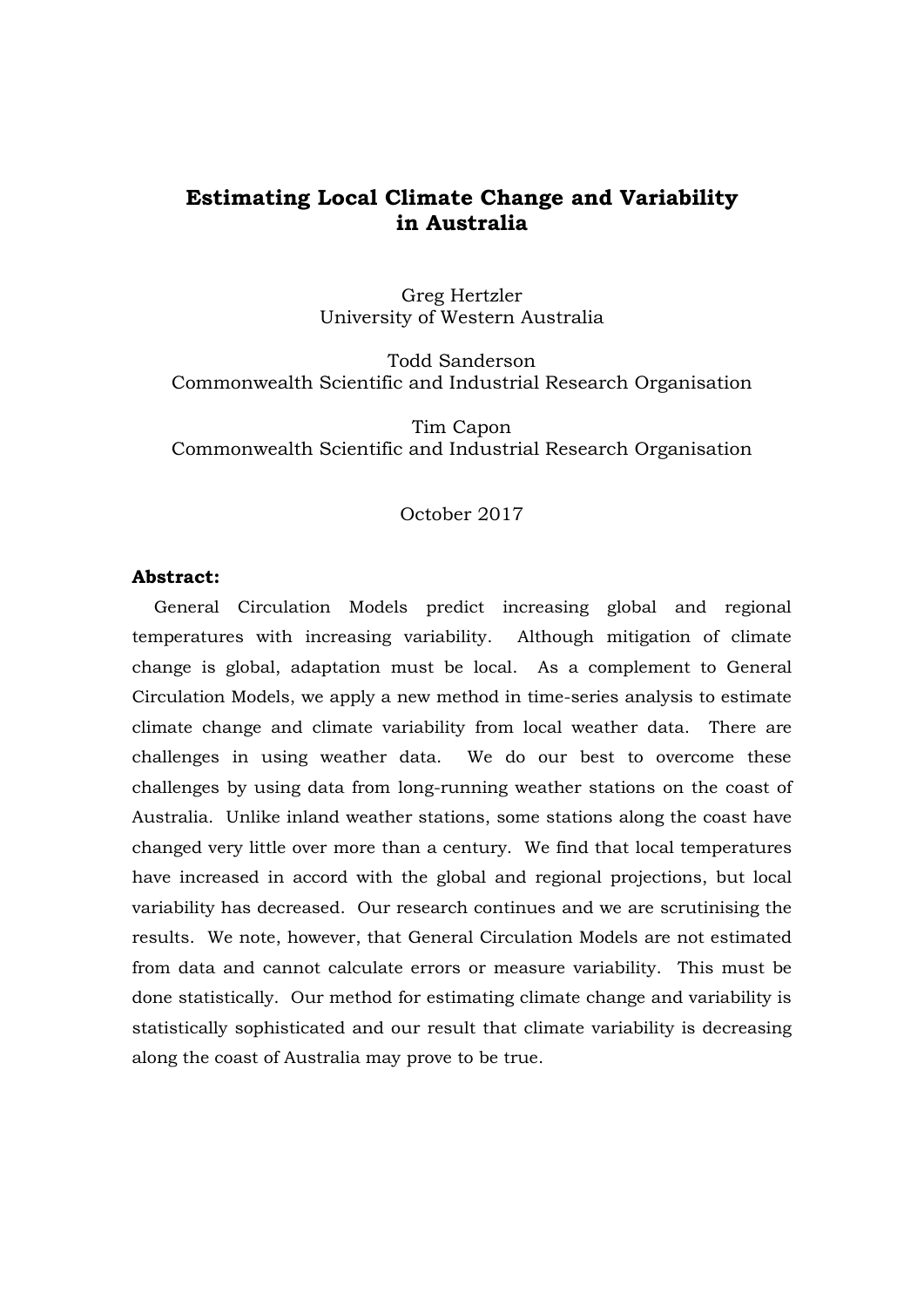#### **Introduction**

The science of climate change is settled. Our world is warming and weather is becoming more variable with more extreme events. We see the effects every day on the news. Hurricanes batter the coasts. Infernos raze the forests.

As scientists, however, we know that science is never settled. Science is always probing, always asking the next question. Some types of science are purely theoretical, some are applied. For most types of science, however, the scientific method requires a theory with testable hypotheses and testing of hypotheses against the data. In this way our understanding evolves.

The science of climate change has evolved from early beginnings in the  $19<sup>th</sup>$ century to create General Circulation Models (Le Truet, *et. al*, 2007). The strengths of General Circulation models are in attributing the causes of climate change, projecting global and regional changes into the future, and informing policies which seek to govern the global commons and mitigate climate change (IPCC, 2014). There are limitations, however.

First, General Circulation Models simulate using finite element methods first developed by engineers to predict the internal responses of bridges, airplanes and buildings to forcings on their boundaries. Finite element methods are interpolation methods. Conditions can be imposed on the boundaries of the model, but not internally to the calculations. Parameters of the model must be calibrated rather than estimated from data. Consequently, General Circulation Models are deterministic with no formal statistical method for calculating errors, estimating variability or testing hypotheses.

Second, General Circulation Models simulate global and regional climate changes but adaptation is local. To inform adaptation, global and regional projections must be downscaled to local areas. This is a demanding task that the climate science community has left largely to decision-makers (AARC, 2014; CSIRO and Bureau of Meteorology, 2015).

In this study, we complement General Circulation Models by applying a new statistical method to time-series of weather data. The strengths of this method are formal hypothesis tests, local forecasts of climate change and variability and better information for adaptation. Just as there are limitations to General Circulation Models, however, there are limitations to a statistical approach.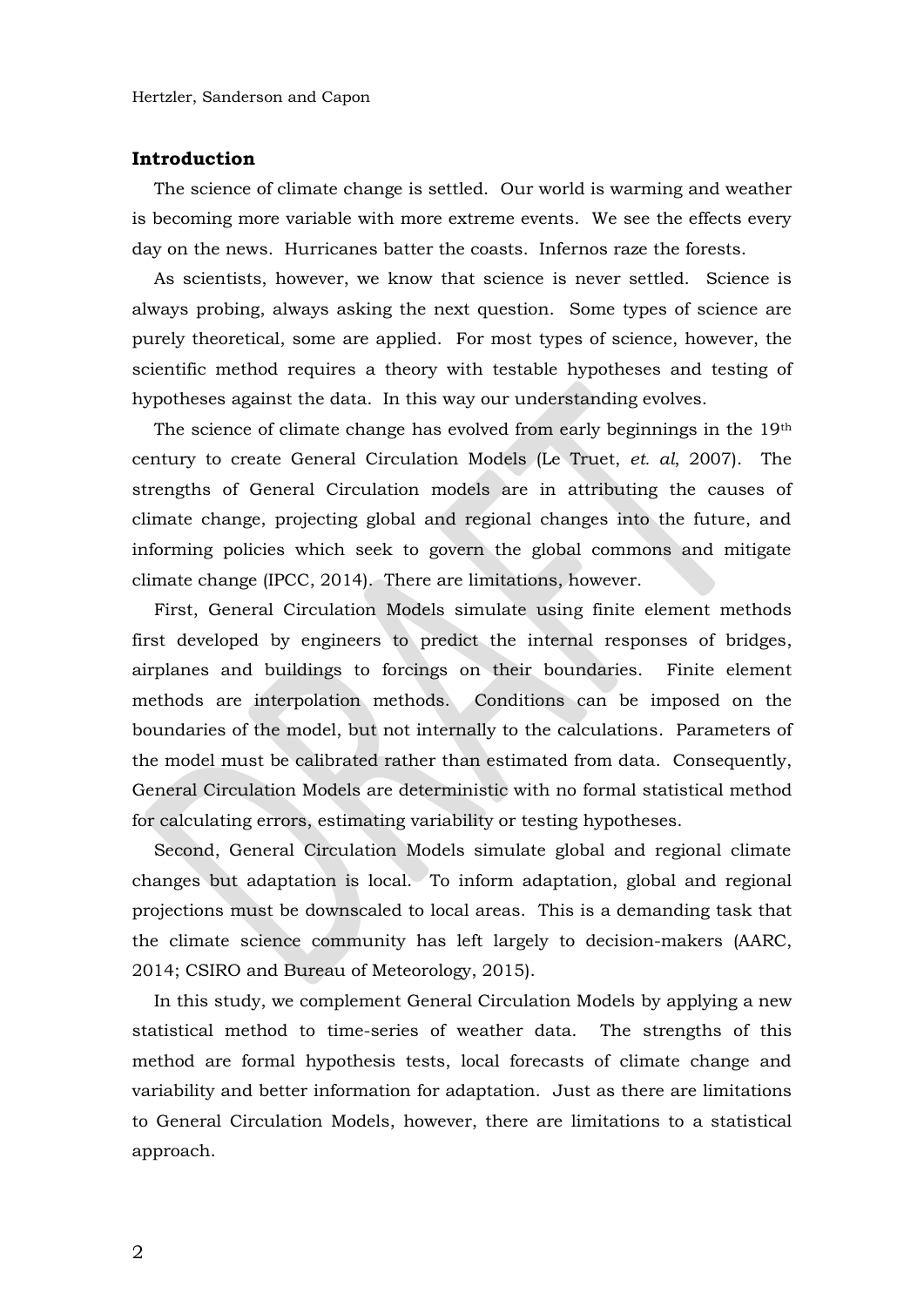First, weather data can say very little about global warming. Statistical estimation can detect climate change and variability in a local area but may not help in attributing the causes of climate change nor in designing mitigation policies.

Second, weather stations change. In Australia, rainfall and temperature were collected sporadically following European settlement and more systematically since the 1850s (Bureau of Meteorology, 2017a). The weather station at the Melbourne Regional Office began collecting data in 1855 but methods were undocumented prior to 1908 and the station was closed in 2015. The station in Sydney at Observatory Hill opened in 1858, was never moved but is now encircled by the Cahill Expressway on-ramp to the Sydney Harbour Bridge. Weather stations in other capital cities, a few regional centres and rural towns have collected data since the Australian Bureau of Meteorology was established in 1908 and methods were standardised in 1910. Some weather stations have been poorly tended, stations once at Post Offices were moved to airports and, unfortunately, documentation prior to 1998 is incomplete (Bureau of Meteorology, 2017b). In summary, weather data may measure changes in weather stations rather than changes in climate.

To adjust for changes, weather bureaus around the world are 'homogenising' the data. Purposeful adjustment, however, destroys the statistical properties of data and invalidates any hypothesis tests. Therefore, this study uses raw data. The effects of documented changes in weather stations are estimated, tested for significance and subtracted from the estimates of climate change and variability.

The stations at Cape Leeuwin in Western Australia, Robe in South Australia, Cape Otway in Victoria, Hobart (Ellerslie Road) in Tasmania, and Moruya Heads Pilot Station in New South Wales have remained in place with very little development around them. The documented changes include a standard sun-screen for thermometers around 1910 and a switch to automated weather stations in the 1990s (Bureau of Meteorology, 2017b). Out of curiosity, stations with little development are compared to Observatory Hill in the heart of Sydney. Figure 1 shows the location and year of first available data for the weather stations. All these stations are in southern Australia which is projected to be seriously affected by climate change (IPCC, 2013). By coincidence, these stations are along the coasts and are buffered by the

3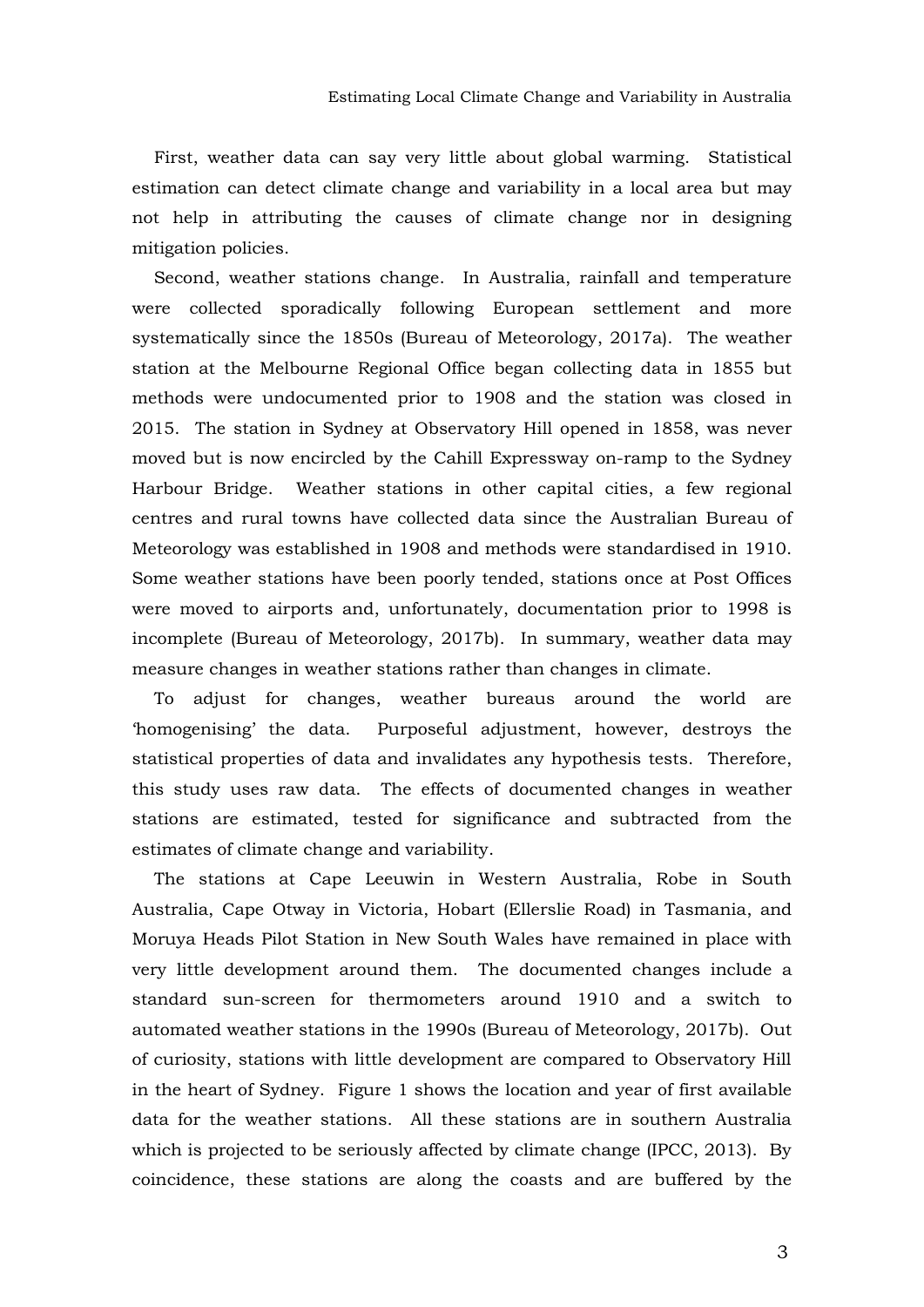oceans, which may be an advantage in estimating long-term climate change and variability.



**Figure 1: Location of Weather Stations and Year of First Available Data.**  (Source: Bureau of Meteorology, 2017b)

This study also uses a new statistical method for time-series analysis we have developed and reported elsewhere (Hertzler, 2017). Unlike other methods for estimating stochastic processes, our new method includes deterministic time trends. Unlike other methods for estimating deterministic trends, our new method does not assume stationarity. Assuming stationarity eliminates the underlying stochastic process from the estimation. A rapidly changing and highly variable process cannot be distinguished from a slowly changing but stable process. A stochastic process is never stationary, however, and interacts with deterministic time trends. It is impossible to consistently estimate one without the other. Our new method gives unbiased and consistent estimates of both the underlying stochastic process and deterministic trends for climate change and variability.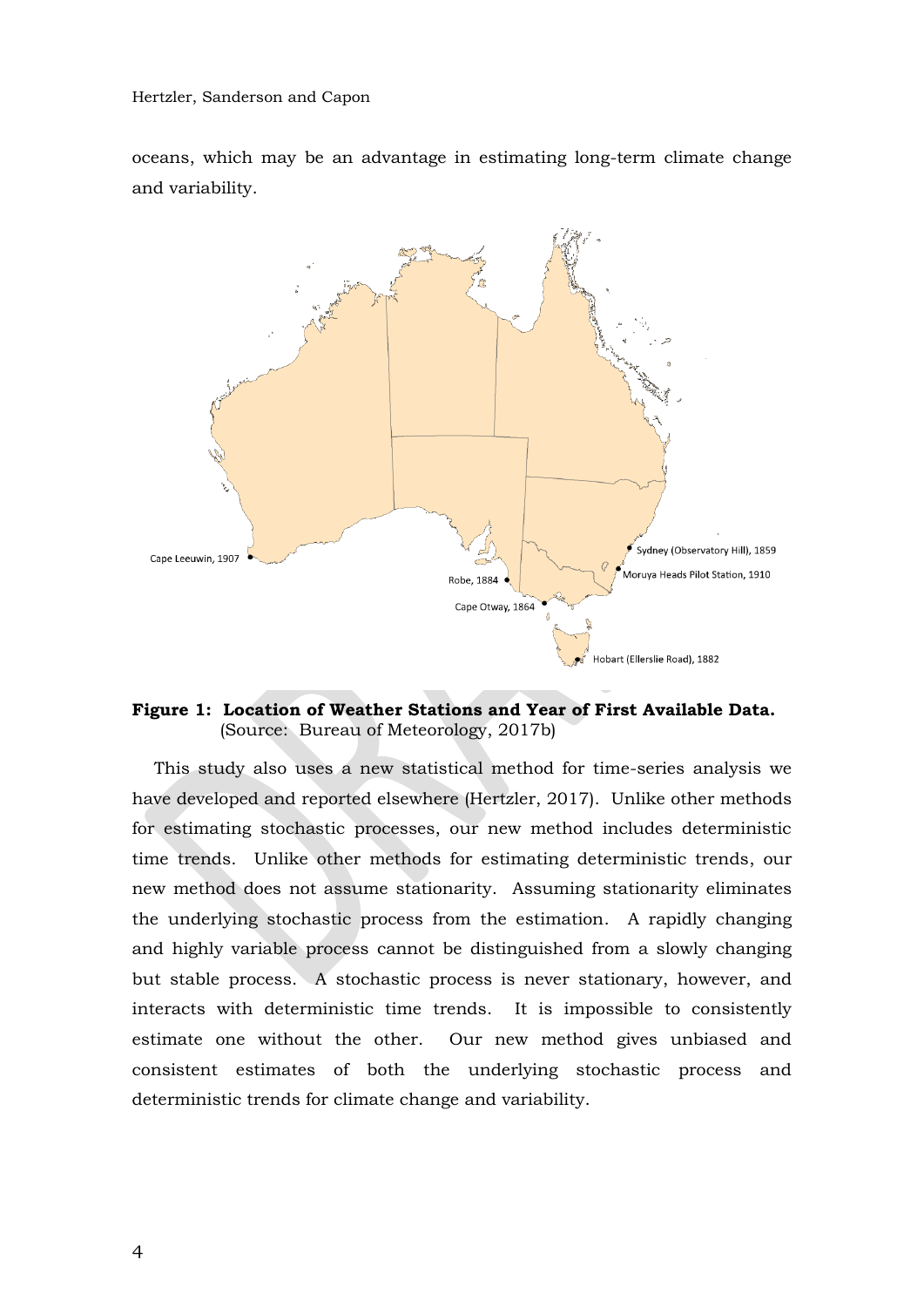### **Generalized Ornstein-Uhlenbeck Process with Trends in Location and Scale**

Arithmetic Brownian Motion (Bachelier, 1900) is non-ergodic and, hence, non-stationary. The Ornstein-Uhlenbeck Process (Ornstein and Uhlenbeck 1930) is ergodic and may become stationary, given an infinite amount of time to converge. Both processes are easily combined into a single stochastic process with constant location and scale (Kolmogorov, 1931). This process might be called a Generalized Ornstein-Uhlenbeck Process. Elsewhere, we have generalised this process even further to make the location and scale into functions of time (Hertzler, 2017). We have called this new process a Generalized Ornstein-Uhlenbeck Process with Trends in Location and Scale. We also provided proofs for the transition density, transition probability, transition likelihood, chi-square statistics and a pseudo- $R^2$  statistic. Here we present the transition likelihood, chi-square statistic and the pseudo- $R^2$ statistic for use in estimating a stochastic process with deterministic trends for climate change.

### Transition Likelihood

The Generalized Ornstein-Uhlenbeck Process with Trends in Location and Scale has the transition likelihood

$$
L(\delta,\rho,\mu,\sigma) = \frac{1}{(2\pi)^{n/2}} \prod_{i=1}^{n} \frac{\partial \varphi_i}{\partial y_i} e^{-\frac{1}{2} \varphi_i^2(\delta,\rho,\mu,\sigma)},
$$

where

$$
\varphi_i(\delta, \rho, \mu, \sigma) = \frac{y_i - G_i(\delta, \rho, \mu)}{\left(H_i^2(\sigma)\right)^{\frac{1}{2}}};
$$

$$
\frac{\partial \varphi_i}{\partial y_i} = \frac{1}{\left(H_i^2(\sigma)\right)^{\frac{1}{2}}};
$$

and

$$
G_i(\delta, \rho, \mu) = x_i e^{-\rho(t_i - s_i)} + \rho e^{-\rho t_i} \int_{s_i}^{t_i} e^{\rho \tau} \mu(\tau) d\tau + \delta \frac{1 - e^{-\rho(t_i - s_i)}}{\rho};
$$

$$
H_i^2(\sigma) = e^{-2\rho t_i} \int_{s_i}^{t_i} e^{2\rho \tau} \sigma^2(\tau) d\tau.
$$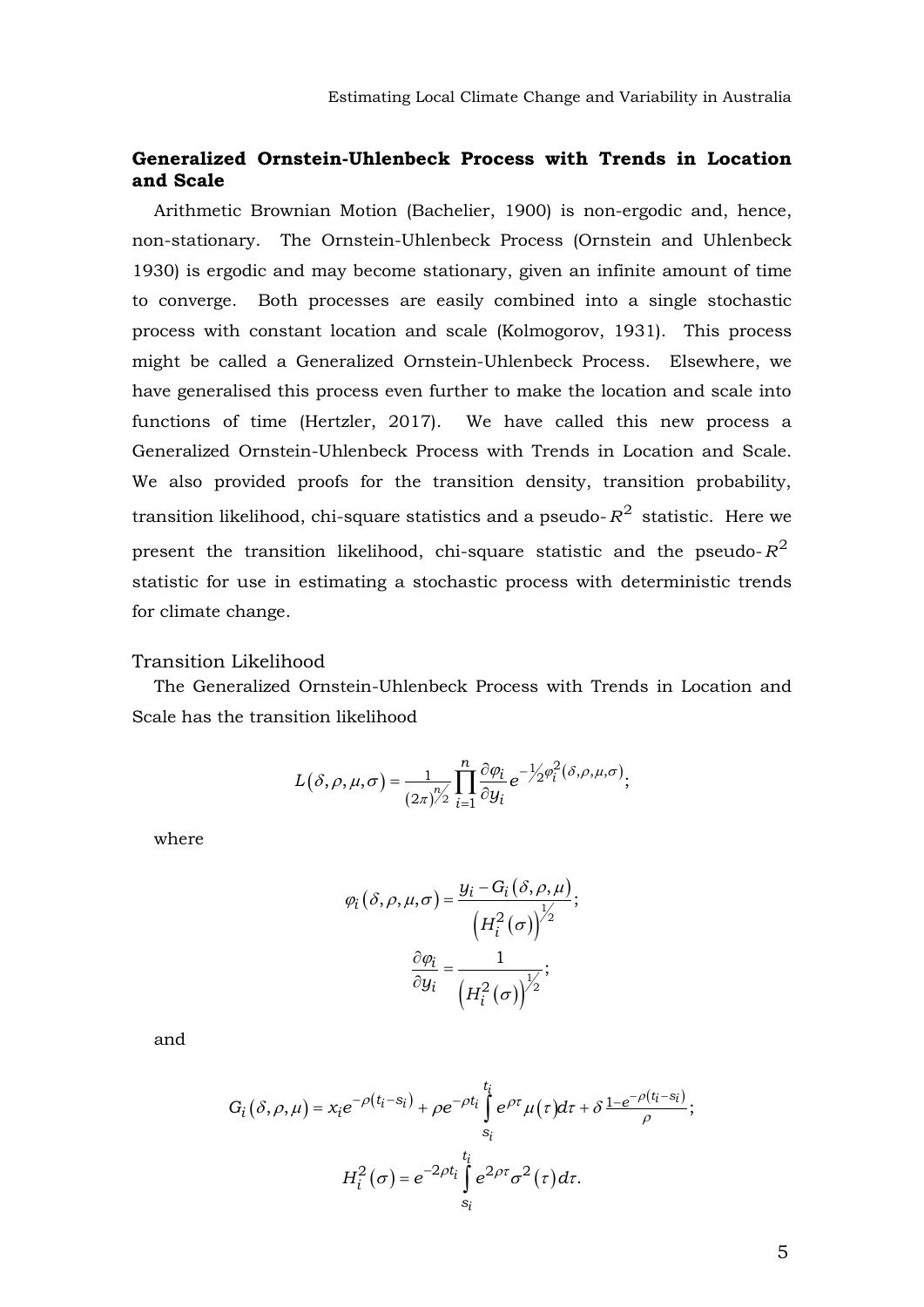On the left-hand side of the first equation above, the transition likelihood, *L*, depends upon parameters  $\delta$ ,  $\rho$ ,  $\mu$ , and  $\sigma$ , where  $\delta$  is the rate of divergence,  $\rho$  is the rate of convergence,  $\mu$  is the location and  $\sigma$  is the scale. Location and scale may be functions of time. The special case with constant location and scale and with rate  $\rho = 0$  is Arithmetic Brownian Motion; the special case with constant location and scale and with rate  $\delta = 0$  is the Ornstein-Uhlenbeck Process. On the right-hand side of the first equation, the transition likelihood is a product which depends upon weighted residuals,  $\varphi_i$ , and derivatives of the residuals.

On the right-hand side of the second equation, a weighted residual is calculated as an unweighted residual divided by a covariance. The unweighted residual is  $y_i - G_i$ , where  $y_i$  is an observation of the forward variable and  $G_i$  is the mean as a function of  $\delta$ ,  $\rho$ , and  $\mu$ . The covariance is  $H_i^2$  as a function  $\sigma^2$ . On the right-hand side of the third equation, the derivative of a weighted residual is the square-root of the inverse of the covariance.

On the right-hand side of the fourth equation, the mean is an integral over time from backward time  $s_i$  to forward time  $t_i$ . Within the integral, the initial condition is backward variable  $x_i$  and location  $\mu$  is a function of time. On the right-hand side of the fifth equation, the covariance is also an integral over time. Within the integral, the scale squared,  $\sigma^2$ , is a function of time.

The Generalized Ornstein-Uhlenbeck Process with Trends in Location and Scale is a linear transformation of a Levy Process (Lévy, 1937) which has independent increments over time. Hence, the integrals over time for mean *Gi* and covariance  $H_i^2$  are independent and weighted residuals  $\varphi_i$ are independent. Therefore, the likelihood for a time-series sampled  $n$  times is the product of the likelihoods for all  $\varphi_i$ .

Data for estimating the parameters of the likelihood are observations for *yi* and  $x_i$ , but also for  $t_i$  and  $s_i$ . Because times are part of the data, there are no problems with missing observations. Instead, the elapsed time between observations are used in calculating the likelihood.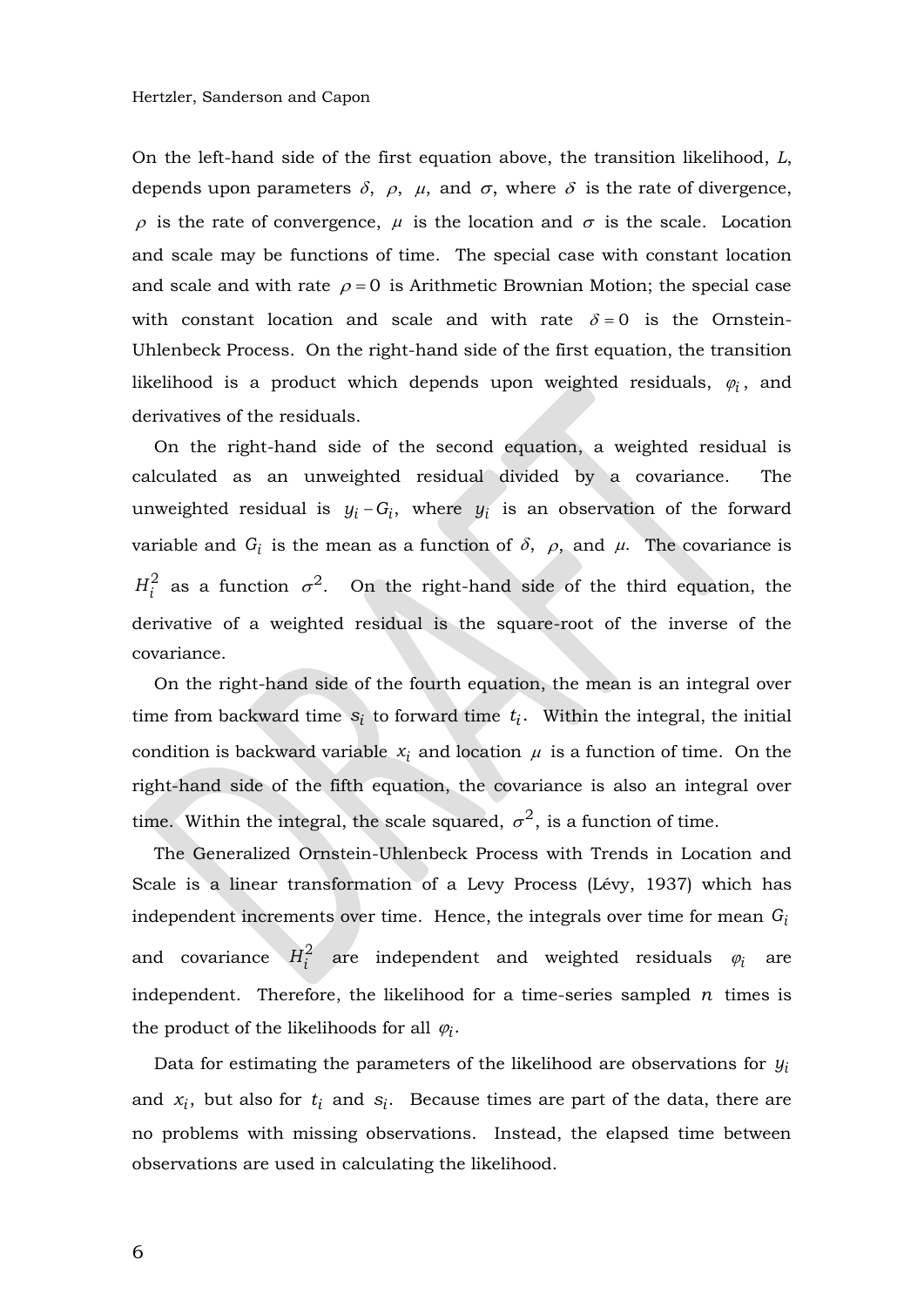### Hypothesis Tests

Define the likelihood ratio as

$$
\frac{L_0}{L_1} = \frac{L(\delta_0, \rho_0, \mu_0, \sigma_0)}{L(\delta_1, \rho_1, \mu_1, \sigma_1)};
$$
  

$$
0 \le L_0 \le L_1 \le 1;
$$
  

$$
k_0 < k_1.
$$

Likelihood  $L_0$  is for the null hypothesis and likelihood  $L_1$  is for the alternate hypothesis. The number of parameters in each likelihood are  $k_0$  and  $k_1$ . Likelihood  $L_0$  must not exceed  $L_1$  and have strictly fewer parameters. Define the likelihood ratio statistic

$$
V = -2\big(\ln L_0 - \ln L_1\big);
$$
  
 
$$
0 \le V < +\infty.
$$

If the null hypothesis is true, the transition density for *V* collapses to an invariant density

$$
p(V) = \frac{V^{\frac{k_1 - k_0}{2} - 1}}{2^{\frac{k_1 - k_0}{2}} \Gamma(\frac{k_1 - k_0}{2})} e^{-\frac{1}{2}V}
$$

In the denominator,  $\Gamma$  is the gamma function. Thus  $V$  has an invariant  $\chi^2(k_1 - k_0)$  distribution. In our other paper, we prove this. In the proof, there are no assumptions of large samples or maximization and the invariant  $\chi^2$ distribution applies to any two samples from a time-series which follows a Generalized Ornstein-Uhlenbeck Process with Trends in Location and Scale or its special cases.

### Goodness-of-Fit

A pseudo- $R^2$  statistic can be formed from the likelihoods

$$
R^2 = 1 - \frac{L_0^{\frac{2}{n-k_0}}}{L_1^{\frac{2}{n-k_1}}}.
$$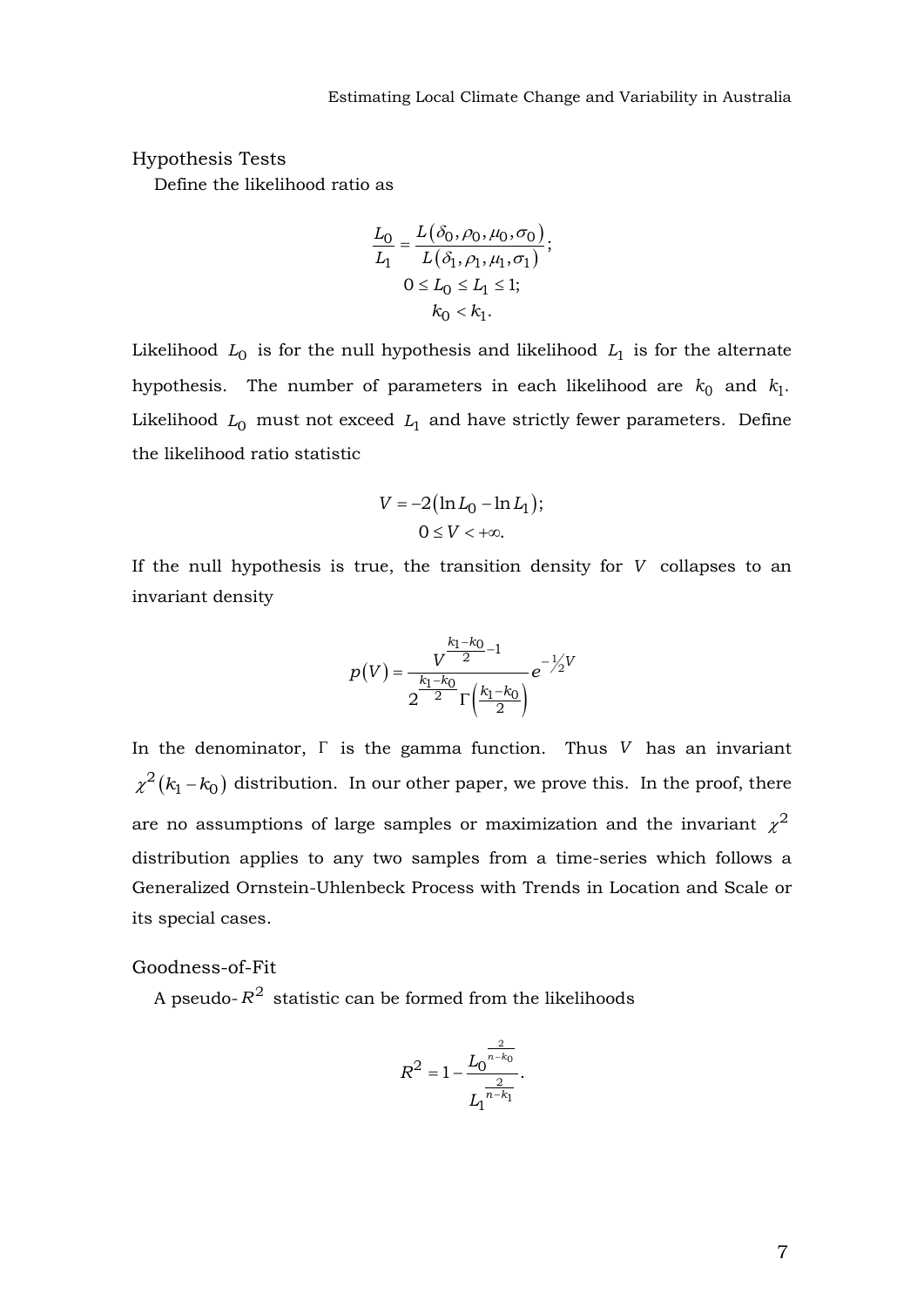If likelihood  $L_0$  equals likelihood  $L_1$ , the pseudo- $R^2$  statistic is small, but greater than zero because  $k_0 < k_1$ . As  $L_0$  decreases or  $L_1$  increases, the pseudo- $R^2$  statistic increases toward one.

The usual  $R^2$  statistic based on sums of squared residuals indicates the goodness-of-fit for location parameters only. Maximum likelihood estimation of the Generalized Ornstein-Uhlenbeck Process with Trends in Location and Scale is a compromise between fitting the location parameters and the scale parameters. The pseudo- $R^2$  based on likelihoods should be a better indicator of the goodness-of-fit.

### **Interacting Trends and System Dynamics**

The transition likelihood above has no restrictions on functional forms for the time trends. Estimation, however, requires specific functional forms. The same functional forms can be used for location and scale squared if the integrals for location and scale squared are expressed as

$$
\rho e^{-\rho t} \int_{s}^{t} e^{\rho \tau} \mu(\tau) d\tau = \alpha e^{-\alpha t} \int_{s}^{t} e^{\alpha \tau} \beta(\tau) d\tau;
$$

$$
e^{-2\rho t} \int_{s}^{t} e^{2\rho \tau} \sigma^{2}(\tau) d\tau = e^{-\alpha t} \int_{s}^{t} e^{\alpha \tau} \beta(\tau) d\tau.
$$

The first equation is for location with  $\alpha = \rho$  and the second equation is for scale squared with  $\alpha = 2\rho$ . The deterministic time trend in both equations is  $\beta(\tau)$ . The integrals equal zero when  $t-s=0$  and solutions lose their connection to s as  $t-s \to \infty$ . If rate  $\rho = 0$ , the solutions for location are all zero but the solutions for scale squared collapse to the integral of the trends over time. If rate  $\rho \rightarrow \infty$ , the trends must also go to infinity in a way that  $\beta(\tau)/\alpha$  remains finite. These conditions will become clear for exponential and cyclical trends in location and scale squared.

### *Exponential Trends*

The function  $\beta(\tau)$  can be exponential growth or decay

$$
\beta(\tau) = \beta_0 e^{\beta_1(\tau - \beta_2)}.
$$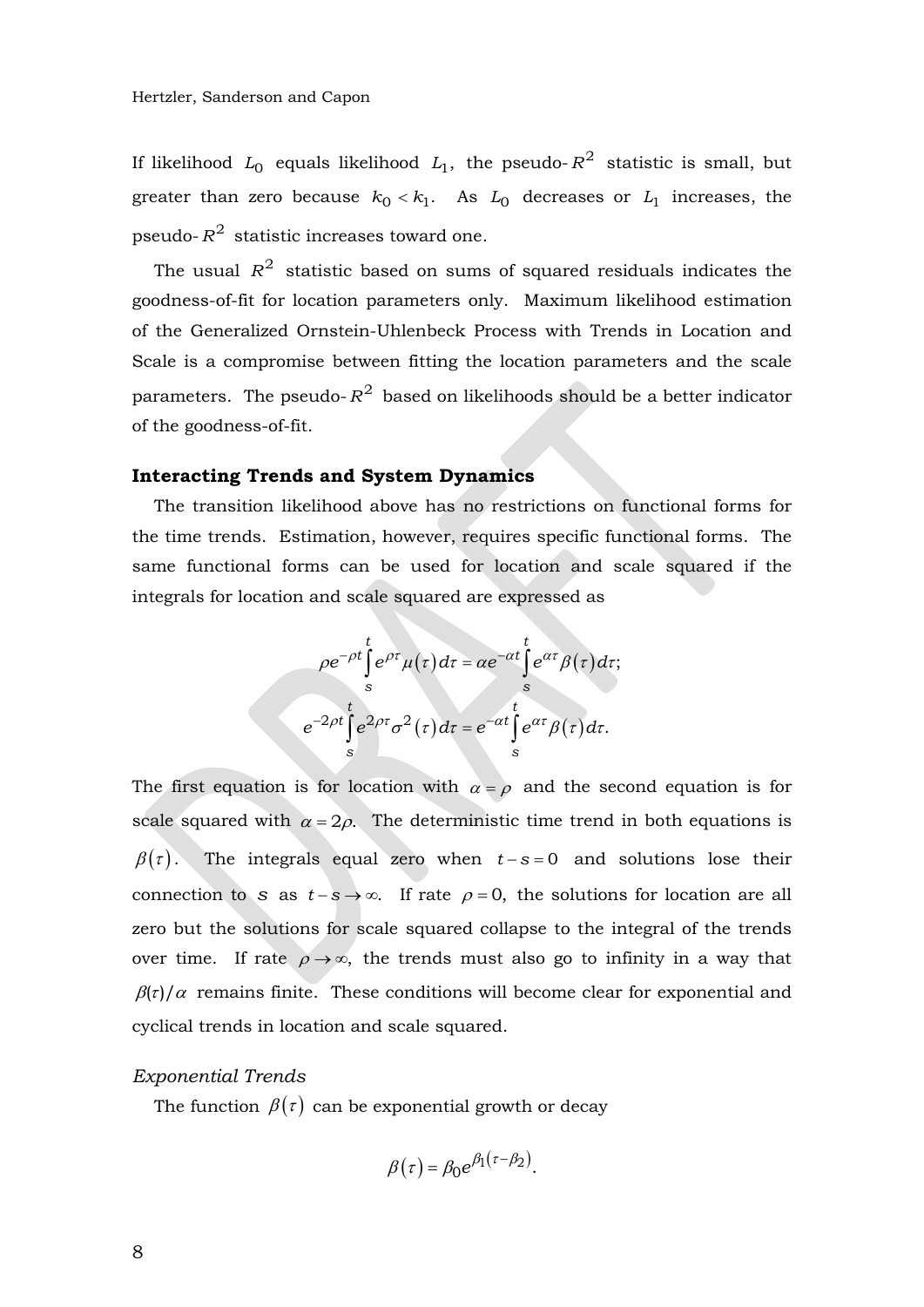Parameter  $\beta_0$  is the intercept, parameter  $\beta_1$  is the rate of change and parameter  $\beta_2$  is the time shift for the start of the trend. A constant is a special case if the rate of change is zero. The integral has the solution

$$
e^{-\alpha t} \int_{s}^{t} e^{\alpha \tau} \beta(\tau) d\tau = \frac{\beta_0}{\alpha + \beta_1} \Big( e^{\beta_1(t-\beta_2)} - e^{-\alpha(t-s) + \beta_1(s-\beta_2)} \Big).
$$

*Cyclical Trends*

The function  $\beta(\tau)$  can model cycles, using cosines for example

$$
\beta(\tau) = \beta_0 \cos\left(\frac{2\pi}{\beta_1}(\tau - \beta_2)\right).
$$

Parameter  $\beta_0$  is the amplitude of the cycle, parameter  $\beta_1$  is the length of the cycle and parameter  $\beta_2$  is a time shift for the peak of the cycle. If the length of the cycle becomes infinite, the cosine goes to one and a constant is a special case. The solution for the integral is

$$
e^{-\alpha t} \int_{s}^{t} e^{\alpha \tau} \beta(\tau) d\tau = \frac{\beta_0}{\alpha^2 + (2\pi/\beta_1)^2} \Big[ \alpha \cos\left(\frac{2\pi}{\beta_1}(t-\beta_2)\right) + \frac{2\pi}{\beta_1} \sin\left(\frac{2\pi}{\beta_1}(t-\beta_2)\right) -e^{-\alpha(t-s)} \Big( \alpha \cos\left(\frac{2\pi}{\beta_1}(s-\beta_2)\right) + \frac{2\pi}{\beta_1} \sin\left(\frac{2\pi}{\beta_1}(s-\beta_2)\right) \Big].
$$

For comparison, stationarity can be modelled by assuming  $t-s \rightarrow \infty$ . The terms containing s are eliminated from the time trends. Parameters  $\alpha$  and  $\beta$ become confounded and an assumption about  $\alpha$  is required to estimate  $\beta$ . Usually  $\alpha$  is chosen for the special case of a Normal Process in which rate  $\rho = \frac{1}{2}$ .

### **Estimation**

General Circulation Models project that Australia will be seriously affected by climate change (IPCC, 2013). Here, we estimate climate change and variability as time trends in the Generalized Ornstein-Uhlenbeck Process with Trends in Location and Scale. Then we formally test the hypotheses that temperatures are rising and becoming more variable.

As a first example, Figure 2 shows 105 years of maximum daily temperatures at the Cape Leeuwin lighthouse on the southwestern tip of Australia. The data are raw with no 'homogenisation'.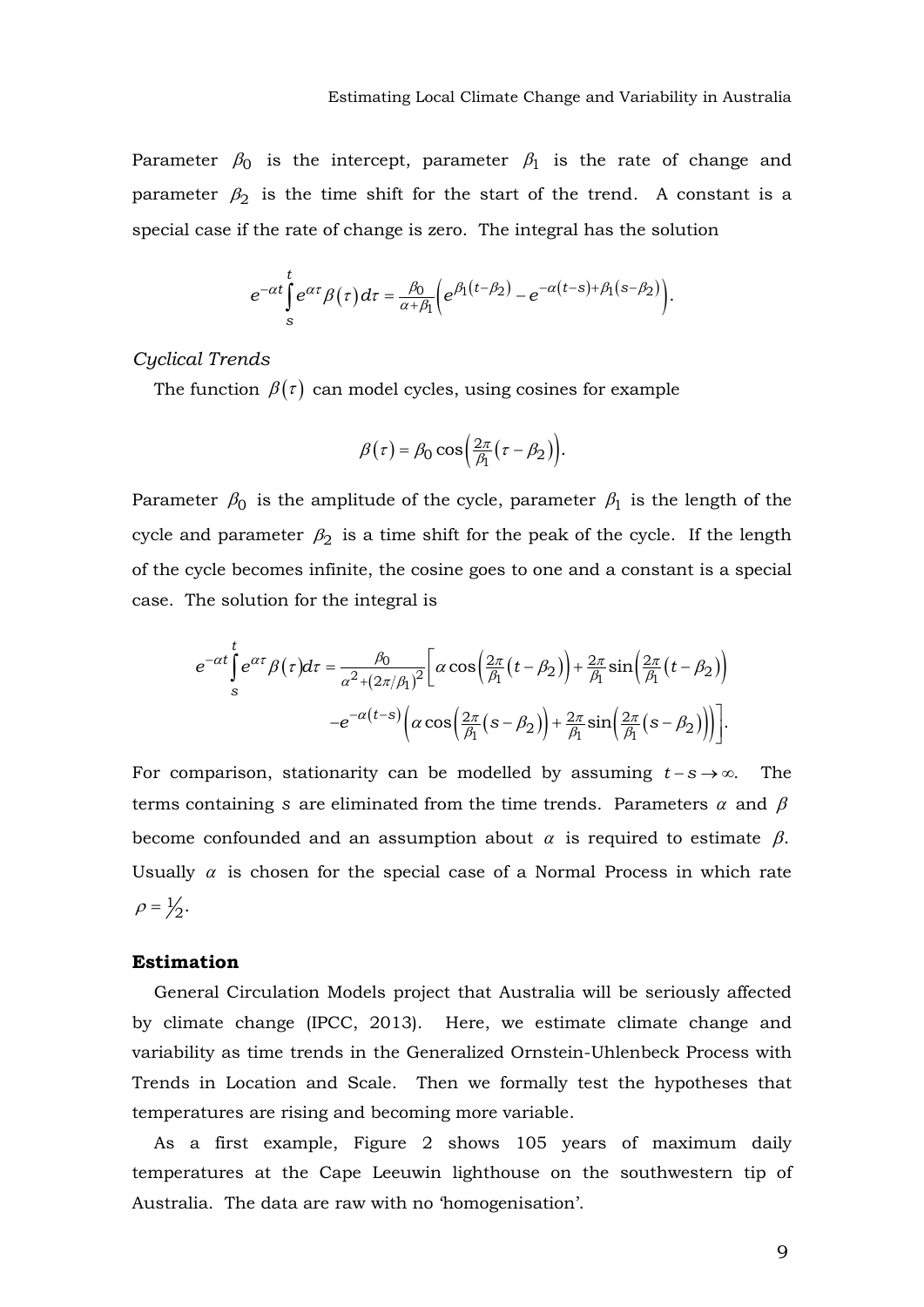#### Hertzler, Sanderson and Capon



**Figure 2: Maximum Daily Temperatures at Cape Leeuwin lighthouse in Western Australia, C°, 1/1/1910-12/31/2014.**  (Source: Bureau of Meteorology, 2017b)

To the naked eye, maximum daily temperatures are seasonal, variability also appears to be seasonal and there may be long term trends due to climate change. Any effects of changes in the weather station are indiscernible. Official records began on 1 January 1910, the mercury thermometer was replaced by an automated weather station on 3 April 1993 and the station was moved a few metres further from buildings on 14 April 1999 (Bureau of Meteorology, 2017b). These changes are included with the raw data as categorical (dummy) variables.

Table 1 presents estimates for parameters of the Generalized Ornstein-Uhlenbeck Process with exponential and cyclical trends in both location and scale. In the upper right of the table, the pseudo- $R^2$  statistic compares the full model to a stationary process with constant location and scale. The full model explains 68.5% of the variation in a sample of 38,156 observations by estimating 18 parameters.

Near the upper left of the table, the rate of divergence,  $\delta$ , is estimated to be zero and the rate of convergence,  $\rho$ , is estimated to be 256.225. This is in units of days/year, the equivalent daily rate being 0.701509. For comparison, a Normal Process would have a daily rate of 0.5. In the column to the right of each parameter, the p-values from a  $\chi^2(1)$  distribution test the simple null hypotheses that each parameter is zero. The probability is one that  $\delta = 0$  and the probability is zero that  $\rho = 0$ . Therefore, the stochastic process is ergodic and converges toward deterministic trends in location and scale squared.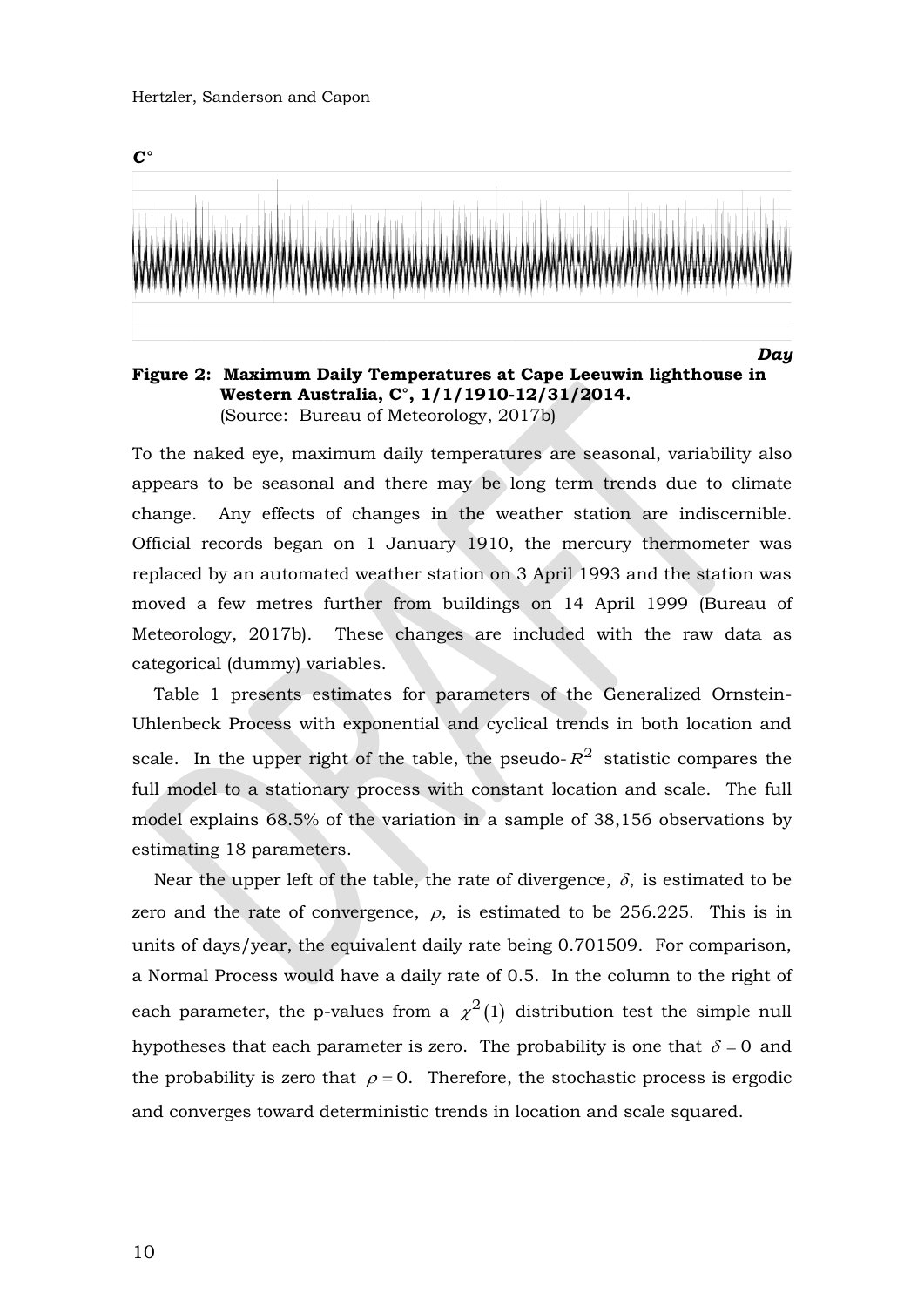| Table 1: Estimates for Maximum Daily Temperatures at Cape Leeuwin. |              |                |                        |               |                |  |  |  |  |
|--------------------------------------------------------------------|--------------|----------------|------------------------|---------------|----------------|--|--|--|--|
| <b>Rates</b>                                                       |              |                |                        | pseudo- $R^2$ | 0.685          |  |  |  |  |
| $\delta$                                                           | $\Omega$     | $\mathbf{1}$   |                        | п             | 38,156         |  |  |  |  |
| $\rho$                                                             | 256.225      | $\overline{0}$ |                        | $\kappa$      | 18             |  |  |  |  |
| Location                                                           |              |                | <b>Scale Squared</b>   |               |                |  |  |  |  |
| <b>Exponential Trend</b>                                           |              |                | Exponential Trend      |               |                |  |  |  |  |
| $\mu$ <sub>93</sub>                                                | $-0.164202$  | 0.020          | $\sigma_{93}$          | $-241.062$    | $6.9e^{-4}$    |  |  |  |  |
| $\mu$ <sub>99</sub>                                                | $-0.0220979$ | 0.81           | $\sigma$ <sub>99</sub> | $-191.857$    | 0.033          |  |  |  |  |
| $\mu_0$                                                            | 19.4647      |                | $\sigma_0$             | 3139.15       |                |  |  |  |  |
| $\mu_1$                                                            | 0.000400554  | $\overline{0}$ | $\sigma_1$             | $-0.00247284$ | $\Omega$       |  |  |  |  |
| $\mu_2$                                                            | 1910         |                | $\sigma_2$             | 1910          |                |  |  |  |  |
| Cyclical Trend                                                     |              |                | Cyclical Trend         |               |                |  |  |  |  |
| $\mu_{93}$                                                         | 0.189988     | 0.012          | $\sigma_{93}$          | 0             | 1              |  |  |  |  |
| $\mu$ <sub>99</sub>                                                | 0.185034     | 0.15           | $\sigma$ <sub>99</sub> | 0             | 0.99           |  |  |  |  |
| $\mu_0$                                                            | 3.40374      | $\overline{0}$ | $\sigma_0$             | 1103.81       | $\overline{0}$ |  |  |  |  |
| $\mu_1$                                                            | $\mathbf{1}$ |                | $\sigma_1$             | $\mathbf{1}$  |                |  |  |  |  |
| $\mu_2$                                                            | 0.0971118    |                | $\sigma_2$             | 0.0697729     |                |  |  |  |  |

Lower in the table, location on the left and scale squared on the right have exponential and cyclical trends. Not all of the parameters are estimated; the exponential trends start in 1910 and the lengths of the cycles are 1 year. Not all of the parameters are tested against zero; location and scale squared must at least be constant and a cycle may start at any time rather than the start of a calendar year. The p-values for these parameters are blank.

Parameters  $\mu_0$  and  $\sigma_0$  are the reference parameters for the automated weather station in the recent period. Under location, the reference temperature, adding and subtracting the amplitude of its annual cycle, is  $19.4647 \pm 3.40374$  degrees. Under scale squared, the reference variability, adding and subtracting the amplitude of its annual cycle, is  $3139.15 \pm 1103.81$ degrees squared. Parameters  $\mu_{93}$  and  $\sigma_{93}$  are for a mercury thermometer in the period before 1993. Under location, temperatures from a mercury thermometer are significantly lower with a significantly greater annual cycle. Under scale squared, variability from a mercury thermometer is significantly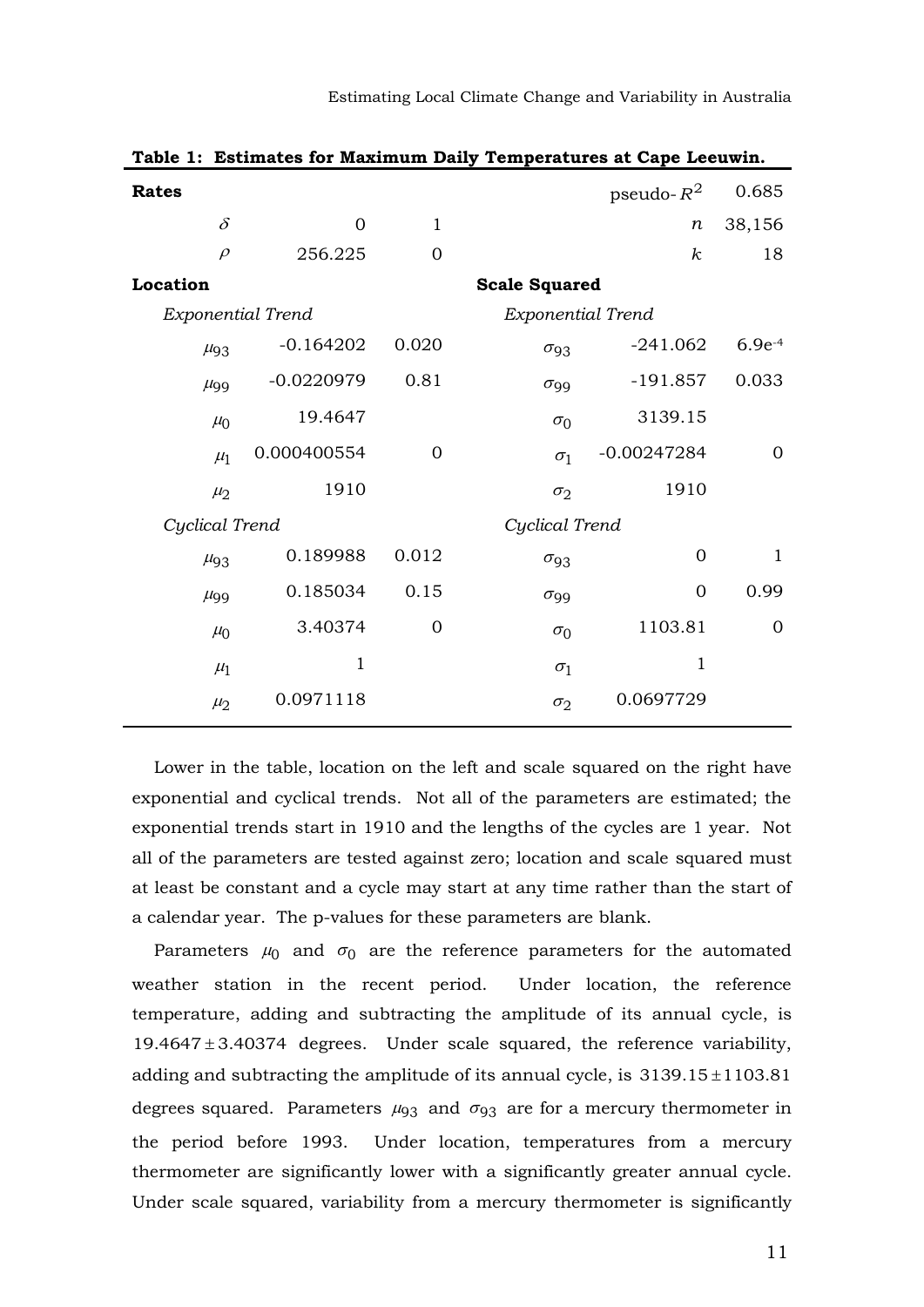less but with the same amplitude of its annual cycle. Parameters  $\mu_{99}$  and  $\sigma_{99}$  are for the automated weather station in the period before it was moved in 1999. Under location, moving the weather station caused no significant differences in temperatures or its annual cycle. Under scale squared, however, moving the weather station significantly increased variability but with the same annual cycle. Parameters  $\mu_2$  and  $\sigma_2$  are for the start of the trends. Curiously, the cycle in scale squared starts about 0.027 years or 10 days before the cycle in location. Although not shown in the table, the hypothesis of equal starting times  $(\mu_2 = \sigma_2)$  has a p-value of zero and can be rejected.

More importantly, in the exponential trends for location and scale squared, rates  $\mu_1$  and  $\sigma_1$  estimate climate change and variability. Maximum temperatures are estimated to grow at an annual rate of 0.000400554 but the scale squared is estimated to decline at an annual rate of 0.00247284. Both rates have p-values from  $\chi^2(1)$  distributions equal to zero. Jointly they have a p-value from a  $\chi^2(2)$  distribution equal to zero. The null hypothesis that there have been no changes in climate can be rejected.

Suppose temperatures over the 105 years of the sample had been measured by the current weather station. The exponential trend in location grew from 19.4647 to 20.3009 degrees, a growth of 0.836111 degrees. Also over the 105 years, the exponential trend in scale squared declined from 3139.15 to 2421.30 degrees squared, a decline of 717.851 degrees squared. For comparison with the location, the square root decreased from 56.0281 to 49.2067 degrees, a decline of 6.82142 degrees. Overall, the temperature has increased but, contrary to predictions, the variability has decreased. There are fewer extremely hot or cold days at the Cape Leeuwin lighthouse.

Table 2 tests special cases. Judging by the pseudo- $R^2$  statistics, the special cases appear to fit the data very well. Because of the large data set, however, the likelihood ratio statistics, *V*, are very large and the p-values from  $\chi^2$  distributions are zero. All special cases can be rejected, even the Normal Process, which would apparently fit the data almost as well as the Generalized Ornstein-Uhlenbeck Process with Trends in Location and Scale.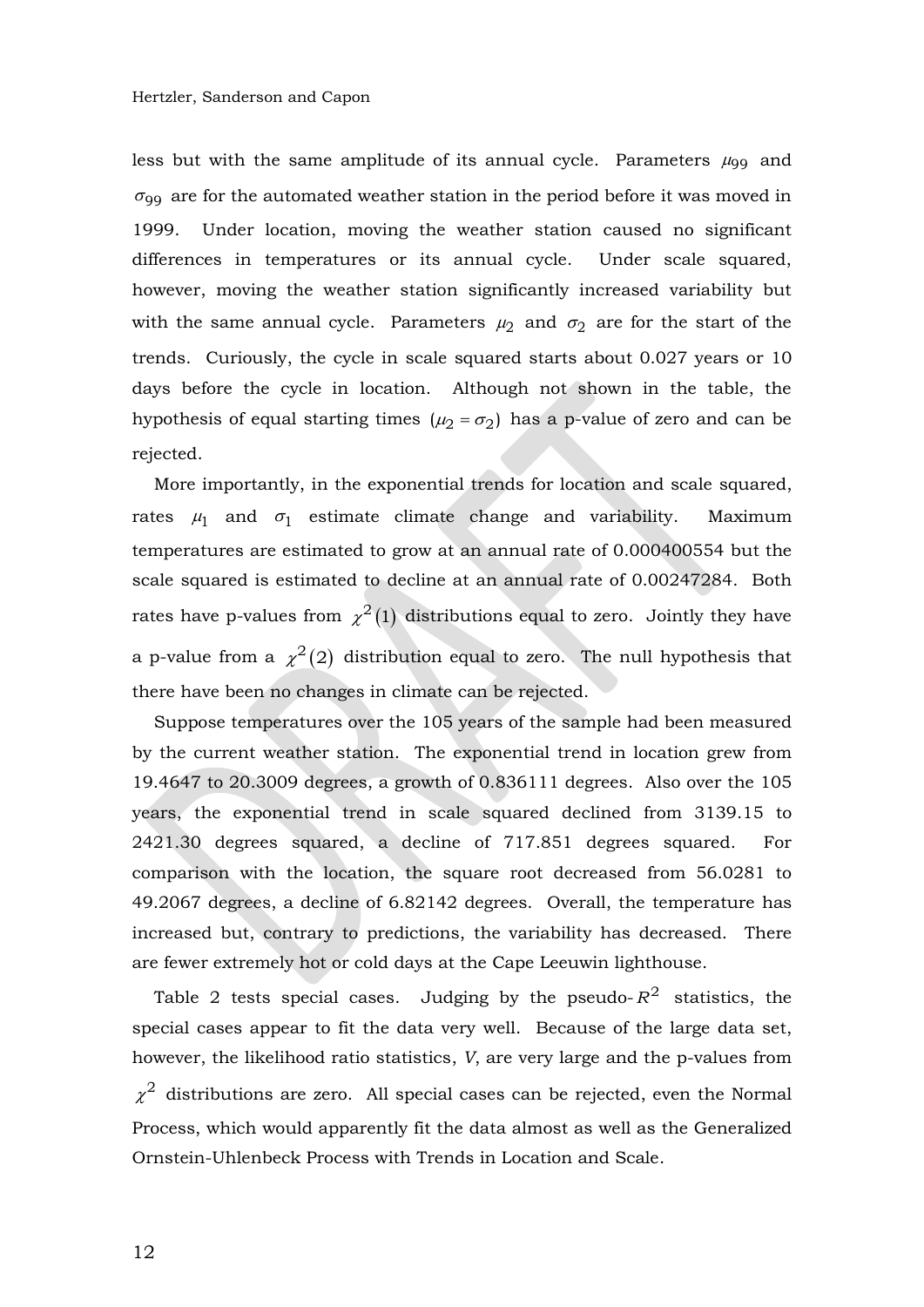| Special case <sup>#</sup> | pseudo- $R^2$ |          | $k_1 - k_0$ | $\mathfrak{v}$ |
|---------------------------|---------------|----------|-------------|----------------|
| <b>GOUPTLS</b>            | 0.685         |          |             |                |
| Normal, trends            | 0.680         | 614.785  |             |                |
| GOUP, no trends           | 0.606         | 8,624.73 | 10          |                |
| Stationary, trends        | 0.583         | 10,714.4 | 2           |                |
| Stationary, constant      |               | 44,124.1 | 12          |                |
|                           |               |          |             |                |

**Table 2: Special Cases at Cape Leeuwin.**

#Normal, trends  $H_0: \delta = 0, \, \rho = 182.624; \, \text{GOUP}, \, \text{no trends } H_0: \mu_1,$  $\sigma_1 = 0$  in exponential trends,  $\mu_{93}$ ,  $\mu_{99}$ ,  $\mu_0$ ,  $\mu_2$ ,  $\sigma_{93}$ ,  $\sigma_{99}$ ,  $\sigma_0$ ,  $\sigma_2 = 0$  in cyclical trends; Stationary, trends  $H_0: \delta = 0, \ \rho \to \infty, \ \mu_0 \to \infty, \ \mu_0 / \rho$ finite,  $\sigma_0 \rightarrow \infty$ ,  $\sigma_0$  /2 $\rho$  finite in exponential trends,  $\mu_0 \rightarrow \infty$ ,  $\mu_0$  /  $\rho^2$ finite,  $\sigma_0 \rightarrow \infty$ ,  $\sigma_0$  /4 $\rho^2$  finite in cyclical trends; Stationary, constant  $H_0: \delta = 0, \ \rho \to \infty, \ \mu_0 \to \infty, \ \mu_0 / \rho \quad \text{finite}, \quad \sigma_0 \to \infty, \ \sigma_0 / \rho \quad \text{finite}, \quad \mu_1,$  $\sigma_1 = 0$  in exponential trends,  $\mu_{93}$ ,  $\mu_{99}$ ,  $\mu_{0}$ ,  $\mu_{2}$ ,  $\sigma_{93}$ ,  $\sigma_{99}$ ,  $\sigma_{0}$ ,  $\sigma_{2} = 0$  in cyclical trends.

Figures 3, 4 and 5 compare the stationary process with trends, the Generalized Ornstein-Uhlenbeck Process without trends and the Generalized Ornstein-Uhlenbeck Process with Trends in Location and Scale. For illustration, only the last decade of the 105 years are shown, followed by daily forecasts for one year beyond the data. Near the top of each figure, observations  $y_i$  are compared with means  $G_i$ . Any differences are unweighted residuals. Near the bottom of each figure, covariances  $H_i^2$ , after taking the square root, are weights for the weighted residuals  $\varphi_i$ . In Figures 4 and 5, spikes in the covariances are due to missing observations.

In Figure 3, the stationary process is assumed to converge immediately to trends, leaving large residuals. After weighting by the covariances, however, the weighted residuals are well-behaved. Beyond the data, the forecast means and covariances of the forecasts appear reasonable. In Figure 4, the Generalized Ornstein-Uhlenbeck Process without trends converges slowly, leaving small residuals. The weighted residuals are cyclical, however. The forecast means converge to a constant location but covariances of the forecasts more than double to a constant scale. In Figure 5, the Generalized Ornstein-Uhlenbeck Process with Trends in Location and Scale is a compromise. It converges at a medium rate toward trends, leaving medium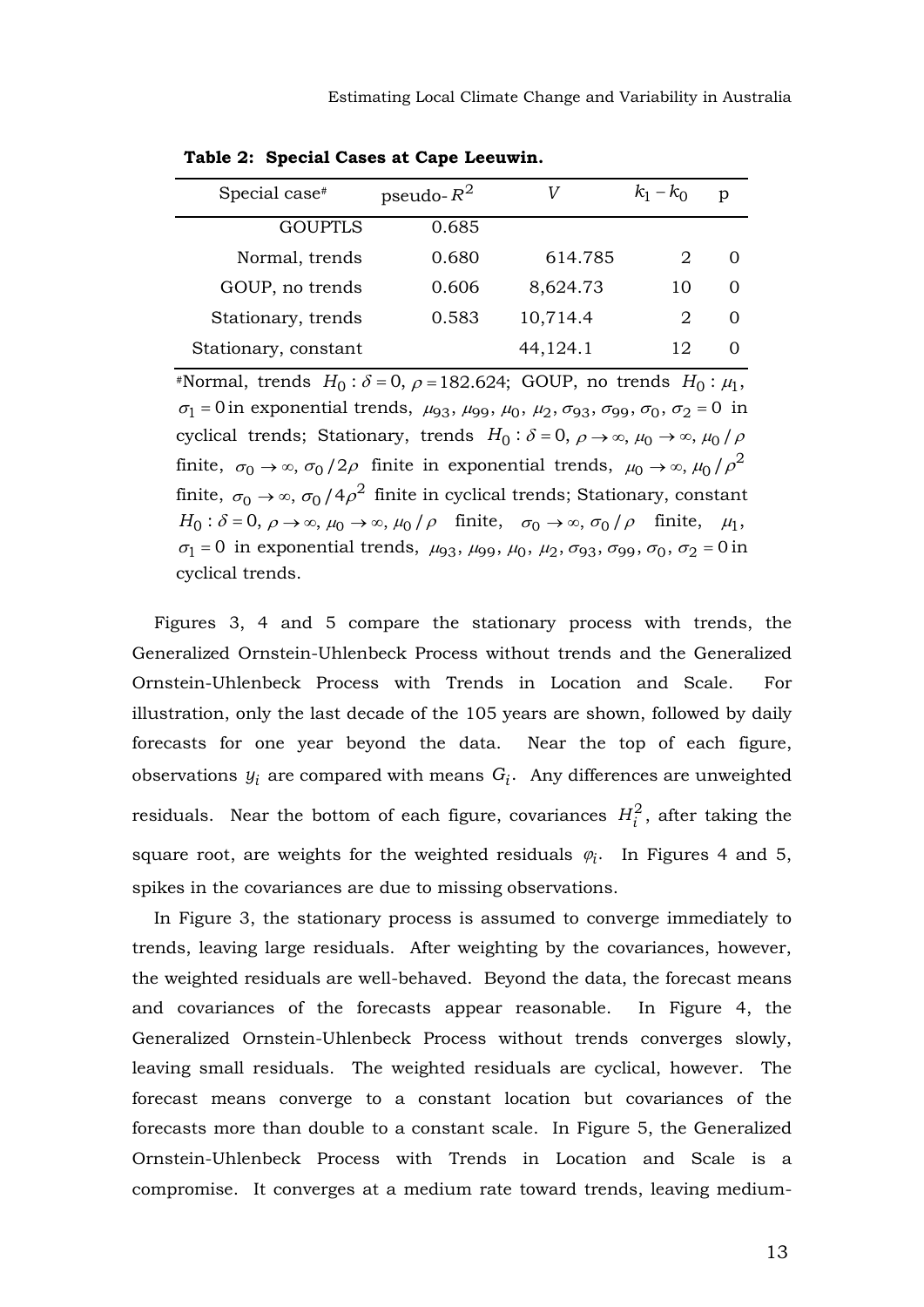sized residuals. The covariances are small and the weighted residuals are well-behaved. For several days, the forecast means and covariances of the forecasts are conditional upon the last observation at the end of year 2014. Subsequently, these converge to deterministic trends almost indistinguishable from those of the stationary process in Figure 3.



**Figure 3. Stationary Process with Trends.**



**Figure 4. Generalized Ornstein-Uhlenbeck Process, without Trends.**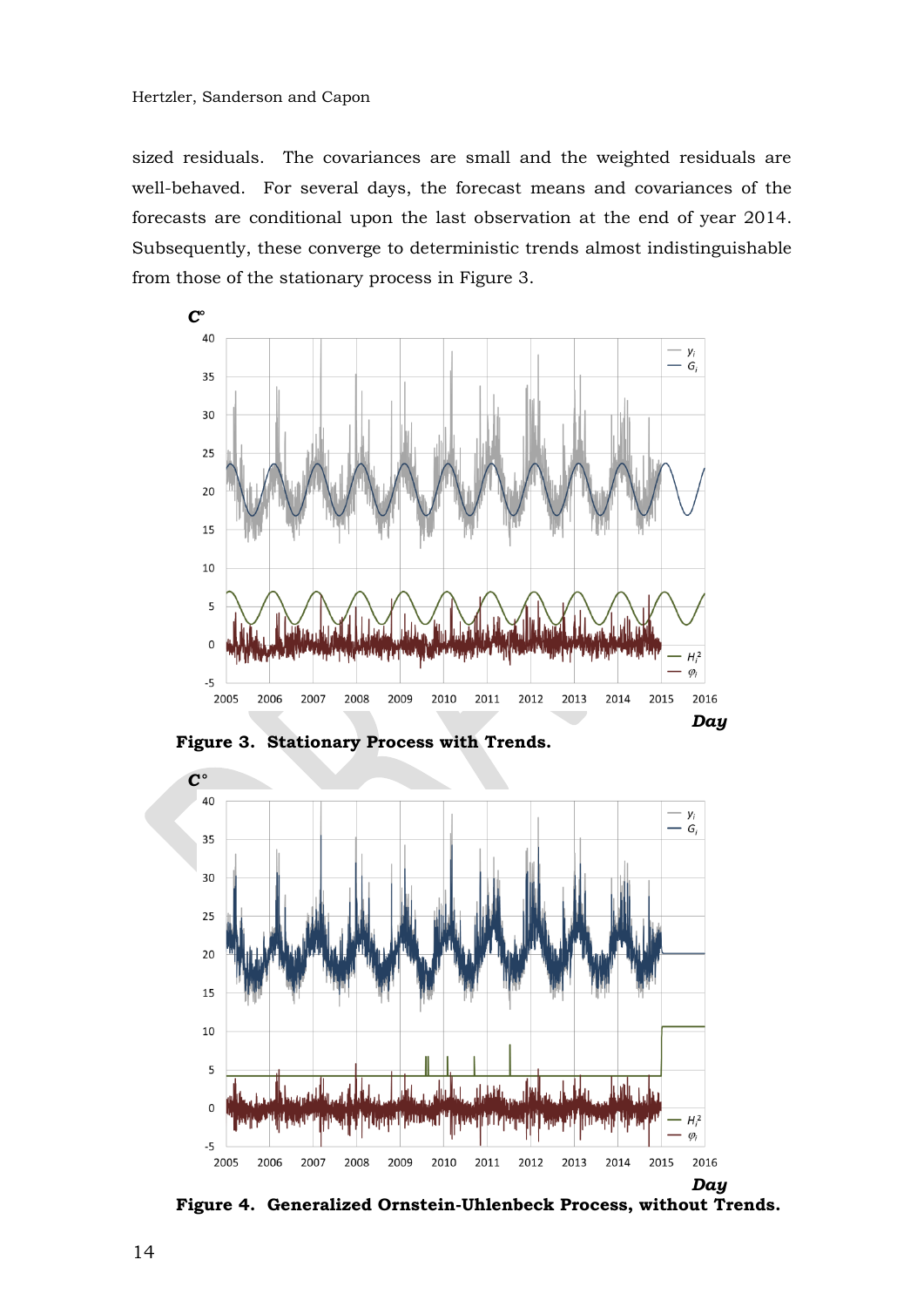

**Figure 5: Generalized Ornstein-Uhlenbeck Process with Trends.**

### **Conclusions and Further Research**

We emphatically reject the null hypothesis of no climate change at Cape Leeuwin lighthouse in southwestern Australia. Over the 105 years of observations, after accounting for changes in the weather station and annual cycles, the temperature grew from 19.4647 to 20.3009 degrees, a growth of 0.836111 degrees. But there is a surprise. Over the 105 years, variability declined from 3139.15 to 2421.30 degrees squared, a decline of 717.851 degrees squared. The square root decreased from 56.0281 to 49.2067 degrees, a decline of 6.82142 degrees. Maximum daily temperatures at Cape Leeuwin lighthouse have become slightly hotter but much less variable.

Our results are preliminary and our investigations continue. The finding of declining variability requires scrutiny. In addition to raw weather data, the Australian Bureau of Meteorology also publishes 'homogenised' data (Bureau of Meteorology, 2017c). A comparison of homogenised and raw data reveals that stark changes are being made at undocumented break points. Perhaps these break points could be included in the statistical analysis to test whether undocumented changes in the weather station might account for the decreasing variability. Or perhaps, Cape Leeuwin is an isolated case. Our further work with data from other long-running weather stations in Australia may confirm or contradict these results.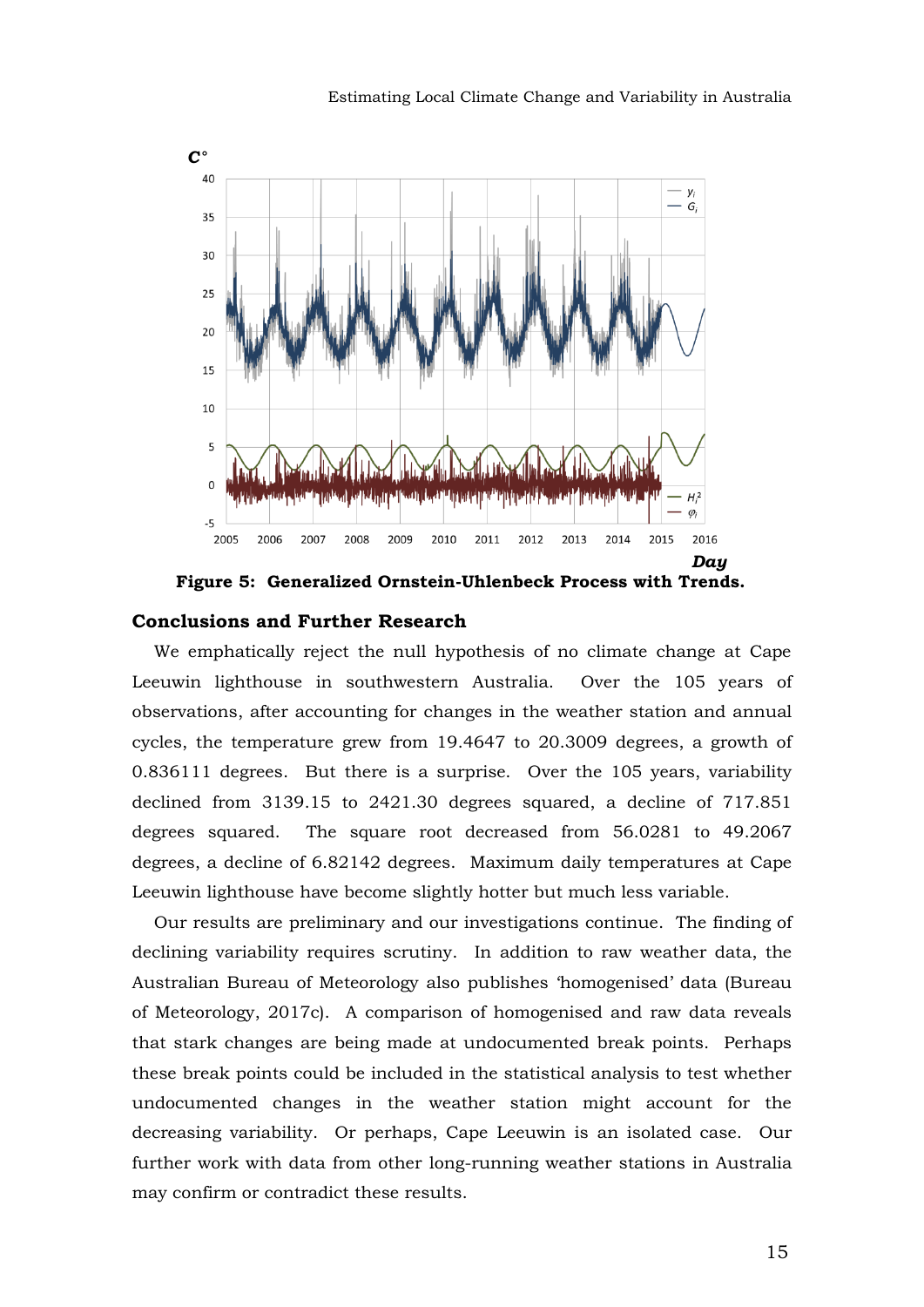Our future research will also investigate different types of time trends. Exponential trends go to infinity or zero in the very long term. Certainly temperatures will go to neither extreme. Instead, asymptotic trends in location and scale might reveal how high and how variable maximum daily temperatures will become in the long term. Future research should also investigate changes in minimum temperatures and rainfall. Because daily rainfall is bounded below by zero a new stochastic process, extending the process discovered by Feller (1951) and called the Cox-Ingersoll-Ross process in finance, will be required.

Most studies of adaptation to climate change use spatial analogues without estimating local climate change or variability. The Generalized Ornstein-Uhlenbeck Process with Trends in Location and Scale is easy to estimate using standard statistical software without special algorithms. Once estimated, the stochastic process, can be used in dynamic decision models under uncertainty. Future studies of adaptation can use our method to understand how best to adapt to climate change.

The rise in temperatures estimated in this study accords with the projections of General Circulation Models. The declining variability does not. A General Circulation Model, however, is deterministic. It has no formal statistical method for calculating errors and estimating variability. Instead, a calculation is done using the spread of projections from an ensemble of models. An ensemble of models has no statistical meaning. Meaningful statistics require model errors to be calculated and variability to be estimated using real data. Our new method for combining stochastic processes with deterministic time trends is surely a better way to estimate variability. Because our results are local, however, many more estimations are required to reach a consensus about the variability of climate change in Australia.

Or perhaps we should ask the old-timers about weather in the olden days. Weather may just seem more variable to us because of 24/7 news.

### **References**

- ARCC (African and Latin American Resilience to Climate Change), 2014, *A Review of Downscaling Methods for Climate Change Projections*, U.S. Agency for International Development, Order Number AID-OAA-TO-11-00064.
- Bureau of Meteorology, 2017a, SEARCH, South Eastern Australian Recent Climate History, [online] <http://climatehistory.com.au/early-weather-data/>
- Bureau of Meteorology, 2017b, *Basic Climatological Station Metadata*; Cape Leeuwin, 009518; Robe, 026026; Observatory Hill, 066062; Moruya Heads